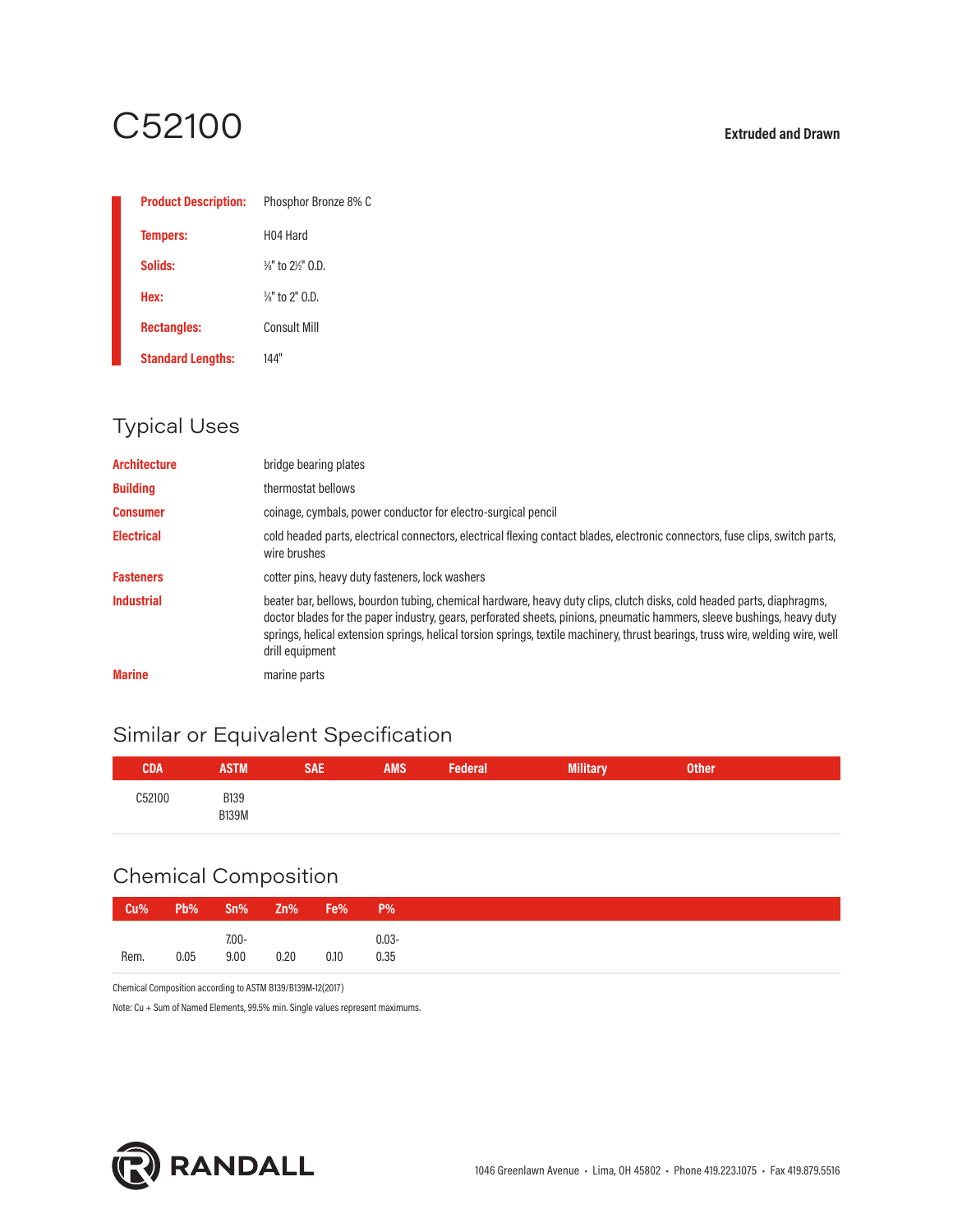### Machinability

| <b>Copper Alloy UNS No.</b> | <b>Machinability Rating</b> | Density (lb/in <sup>3</sup> at 68 °F) |
|-----------------------------|-----------------------------|---------------------------------------|
| C52100                      | -20                         | 0.318                                 |

# Mechanical Properties

Mechanical Properties according to ASTM B139/B139M-12(2017) C52100 H04 Hard

#### **SIZE RANGE: ¼" TO ½" ROUND AND HEXAGONAL INCLUSIVE**

| <b>Tensile Strength, min</b> |            | Yield Strength, at 0.5%<br><b>Extension Under Load, min</b> |            | <b>Elongation, 4x Diameter or</b><br><b>Specimen Thickness, min</b> | <b>Rockwell "B"</b><br><b>Hardness</b> | <b>Remarks</b> |
|------------------------------|------------|-------------------------------------------------------------|------------|---------------------------------------------------------------------|----------------------------------------|----------------|
| ksi                          | <b>MPa</b> | 'ksi                                                        | <b>MPa</b> |                                                                     | typical HRB                            |                |
| 85                           | 585        |                                                             |            |                                                                     | 93                                     |                |

#### **SIZE RANGE: OVER ½" TO 1" ROUND AND HEXAGONAL INCLUSIVE**

| <b>Tensile Strength, min</b> |            | Yield Strength, at 0.5% | <b>Extension Under Load, min</b> | <b>Elongation, 4x Diameter or</b><br><b>Specimen Thickness, min</b> | <b>Rockwell "B"</b><br><b>Hardness</b> | <b>Remarks</b> |
|------------------------------|------------|-------------------------|----------------------------------|---------------------------------------------------------------------|----------------------------------------|----------------|
| <b>ksi</b>                   | <b>MPa</b> | ˈksi                    | <b>MPa</b>                       | %                                                                   | typical HRB                            |                |
| 75                           | 515        |                         |                                  | 15                                                                  | 93                                     |                |

#### **SIZE RANGE: OVER 1" ROUND AND HEXAGONAL**

| <b>Tensile Strength, min</b> |            | Yield Strength, at 0.5% | <b>Extension Under Load, min</b> | <b>Elongation, 4x Diameter or</b><br><b>Specimen Thickness, min</b> | <b>Rockwell "B"</b><br><b>Hardness</b> | <b>Remarks</b> |
|------------------------------|------------|-------------------------|----------------------------------|---------------------------------------------------------------------|----------------------------------------|----------------|
| ksi                          | <b>MPa</b> | ksi                     | <b>MPa</b>                       | ℅                                                                   | typical HRB                            |                |
| -60                          | 415        |                         |                                  | 20                                                                  | 93                                     |                |